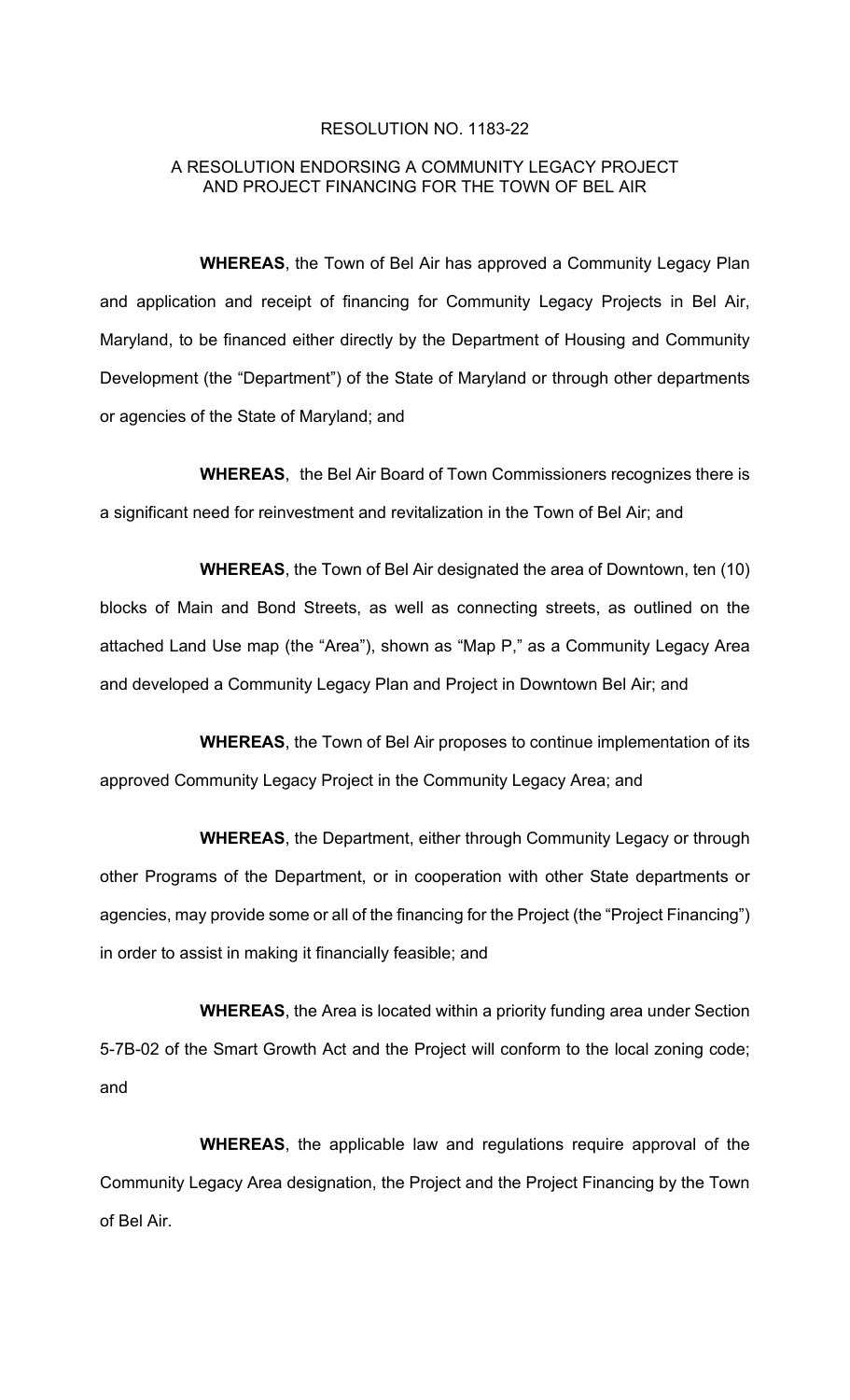**NOW, THEREFORE BE IT RESOLVED** that the Bel Air Board of Town Commissioners hereby endorses the designation of the Community Legacy Project in the designated Community Legacy Area, and hereby approves the award in the form of a grant in the amount of One Hundred Thousand (\$100,000) Dollars; and

**BE IT FURTHER RESOLVED** that the Chair of the Bel Air Board of Town Commissioners and the Town Administrator are hereby authorized to execute documents and take any action necessary to carry out the intent of these resolutions; and

**BE IT FURTHER RESOLVED** that copies of this Resolution be sent to the Secretary of the Department of Housing and Community Development of the State of Maryland for consideration by the Community Legacy Board; and

**BE IT FURTHER RESOLVED** that copies of this Resolution shall be sent to the County Executive of Harford County, Maryland; and

**BE IT FURTHER RESOLVED** by the Bel Air Board of Town Commissioners that this Resolution shall become effective upon the date of its passage.

PASSED AND APPROVED:

AYES:

NAYS:

ABSENT:

\_\_\_\_\_\_\_\_\_\_\_\_\_\_\_\_\_\_\_\_\_\_\_\_\_\_\_\_ Kevin Bianca, Chair Board of Town Commissioners

\_\_\_\_\_\_\_\_\_\_\_\_\_\_\_\_\_\_\_\_\_\_\_\_\_\_ L. Jesse Bane, Town Administrator